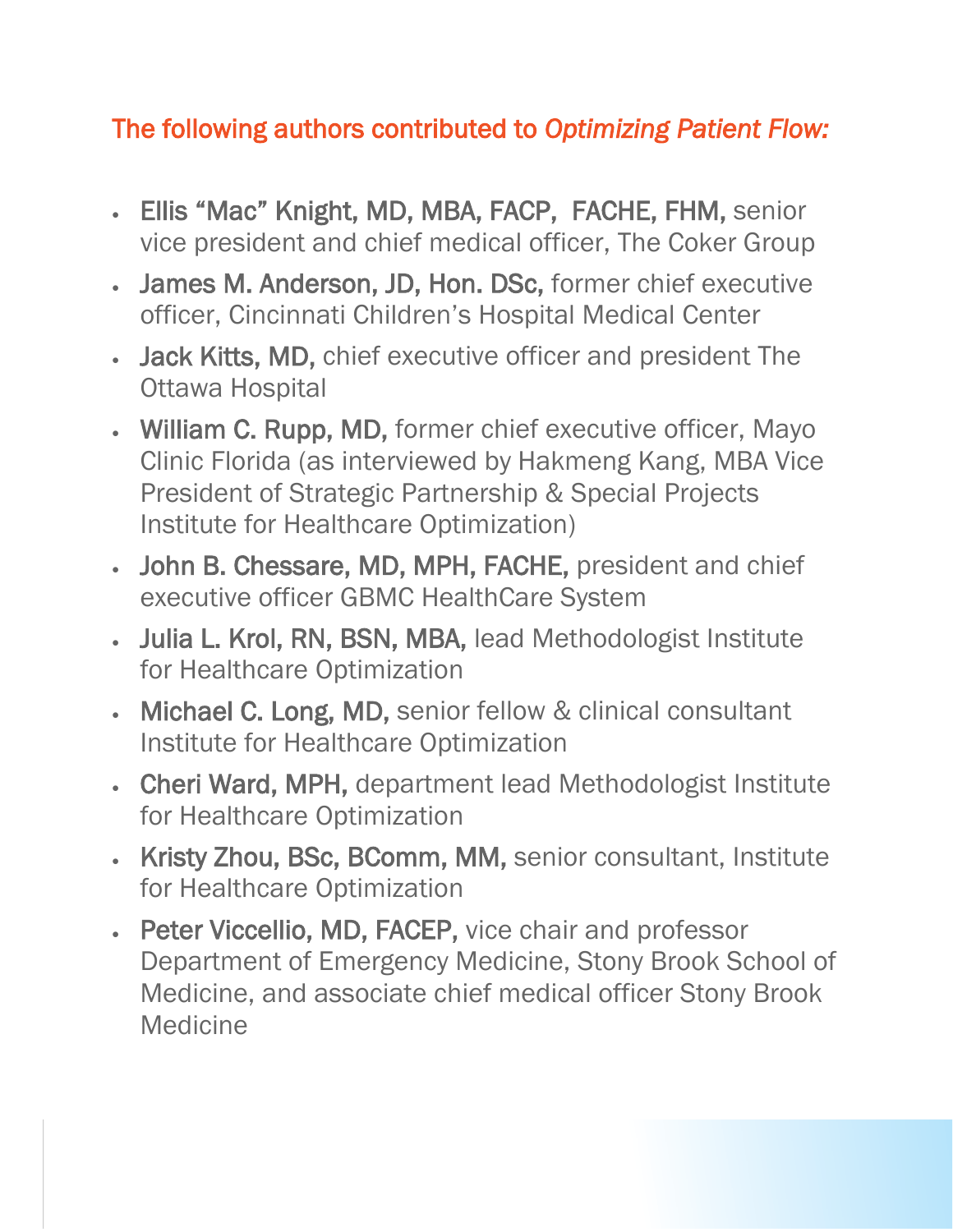- Katherine Ardalan Hochman, MD, FHM, associate professor and associate chair for quality of care, Department of Medicine, NYU Langone Health, and assistant chief of medicine service, Tisch Hospital
- Peter P. Semczuk, DDS, MPH, senior vice president and executive director, Montefiore Medical Center, Moses and Wakefield Campuses
- Carolyn Santora, MS, RN, NEA-BC, CSHA, CPHQ, interim chief nursing officer and chief of regulatory affairs, Stony Brook Medicine
- Mary A. Ditri, DHA, MA, CHCC, director, professional practice, New Jersey Hospital Association
- Aline M. Holmes, DNP, MSN, RN, senior vice president and clinical affairs director, Institute for Quality and Patient Safety, New Jersey Hospital Association
- Patricia A. McNamee, RN, MS, assistant vice president, Perioperative Services, RWJ Barnabas Health, Monmouth Medical Center
- Robert G. Lahita, MD, PhD, chairman, Department of Medicine, St. Joseph University Hospital
- Elizabeth Ryan, JD, president and chief executive officer, New Jersey Hospital Association
- Jennifer Crist-Muñoz, APN-C, cardiology nurse practitioner, Hackensack University Medical Center
- Daniel J. Beckett, FRCP, MBChB (Hons), MSc, BSc. (Hons) consultant in acute medicine, NHS Forth Valley, national